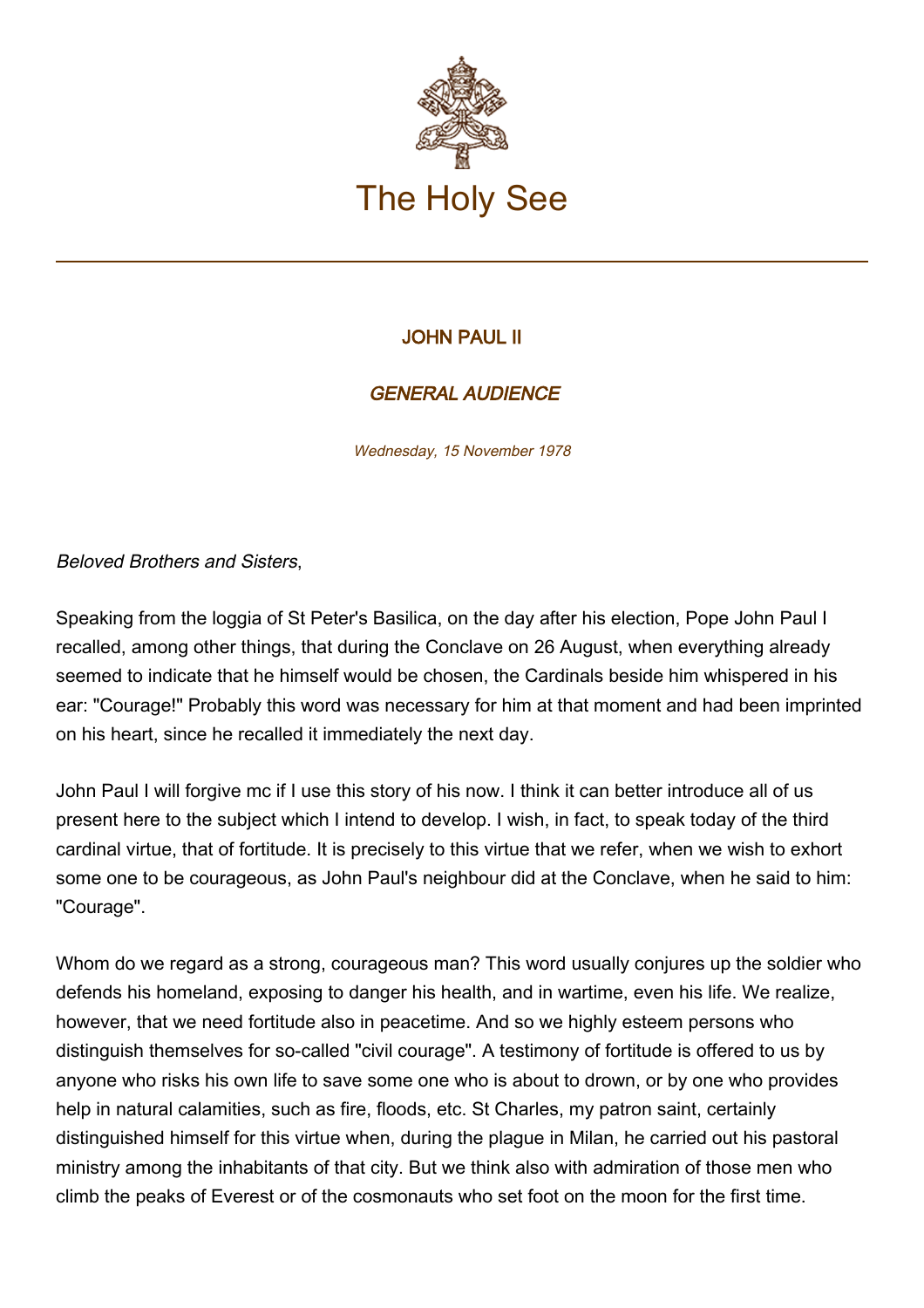As can be seen from all this, the manifestations of the virtue of fortitude are numerous. Some of them are well known and enjoy a certain fame. Others are less known, although they often call for even greater virtue. Fortitude, in fact, as we said at the beginning, is a virtue, a cardinal virtue. Allow me to draw your attention to examples that are generally not well known, but which bear witness in themselves to great, sometimes even heroic, virtue. I am thinking, for example, of a woman, already mother of a large family, who is "advised" by so many to suppress a new life conceived in her womb, by undergoing "the operation" of interruption of pregnancy; and she replies firmly: "no". She certainly feels all the difficulty that this "no" brings with it, difficulty for herself, for her husband, for the whole family, and yet she replies: "no". The new human life conceived in her is a value too great, too "sacred", for her to be able to give in to such pressure.

Another example: a man who is promised freedom and also an easy career provided he denies his own principles, or approves of something that is against his sense of honesty towards others. And he, too, replies "no", though faced by threats on the one side, and attractions on the other. Here we have a courageous man!

There are many, a great many manifestations of fortitude, often heroic, of which nothing is written in the newspapers, or of which little is known. Only human conscience knows them ... and God knows!

I wish to pay tribute to all these unknown courageous people. To all those who have the courage to say "no" or "yes", when they have to pay a price to do so! To the men who bear an extraordinary witness to human dignity and deep humanity. Just because they are unknown, they deserve a tribute and special recognition.

According to the teaching of St Thomas, the virtue of fortitude is found in the man,

—who is ready "aggredi pericula", that is, to face danger; — who is ready "sustinere mala", that is, to put up with adversities for a just cause, for truth, for justice, etc.The virtue of fortitude always calls for a certain overcoming of human weakness and particularly of fear. Man, indeed, by nature, spontaneously fears danger, affliction and suffering. Therefore courageous men must be sought not only on battlefields, but also in hospital wards or on a bed of pain. Such men could often be found in concentration camps or in places of deportation. They were real heroes.Fear sometimes deprives of civil courage men who are living in a climate of threats, oppression or persecution. The men who are capable of crossing the so-called barrier of fear, to bear witness to truth and justice, have then a special value. To reach such fortitude, man must in a certain way "go beyond" his own limits and "transcend" himself, running "the risk" of an unknown situation, the risk of being frowned upon, the risk of laying himself open to unpleasant consequences, insults, degradations, material losses, perhaps imprisonment or persecution. To attain this fortitude, man must be sustained by a great love for truth and for good, to which he dedicates himself.The virtue of fortitude proceeds hand in hand with the capacity of sacrificing oneself. This virtue had already a well-defined contour among the Ancients. With Christ it acquired an evangelical, Christian contour. The Gospel is addressed to weak, poor, meek and humble men, peacemakers and to the merciful, but, at the same time, it contains a constant appeal to fortitude. It often repeats: "Fear not" (Mt 14: 27). It teaches man that,